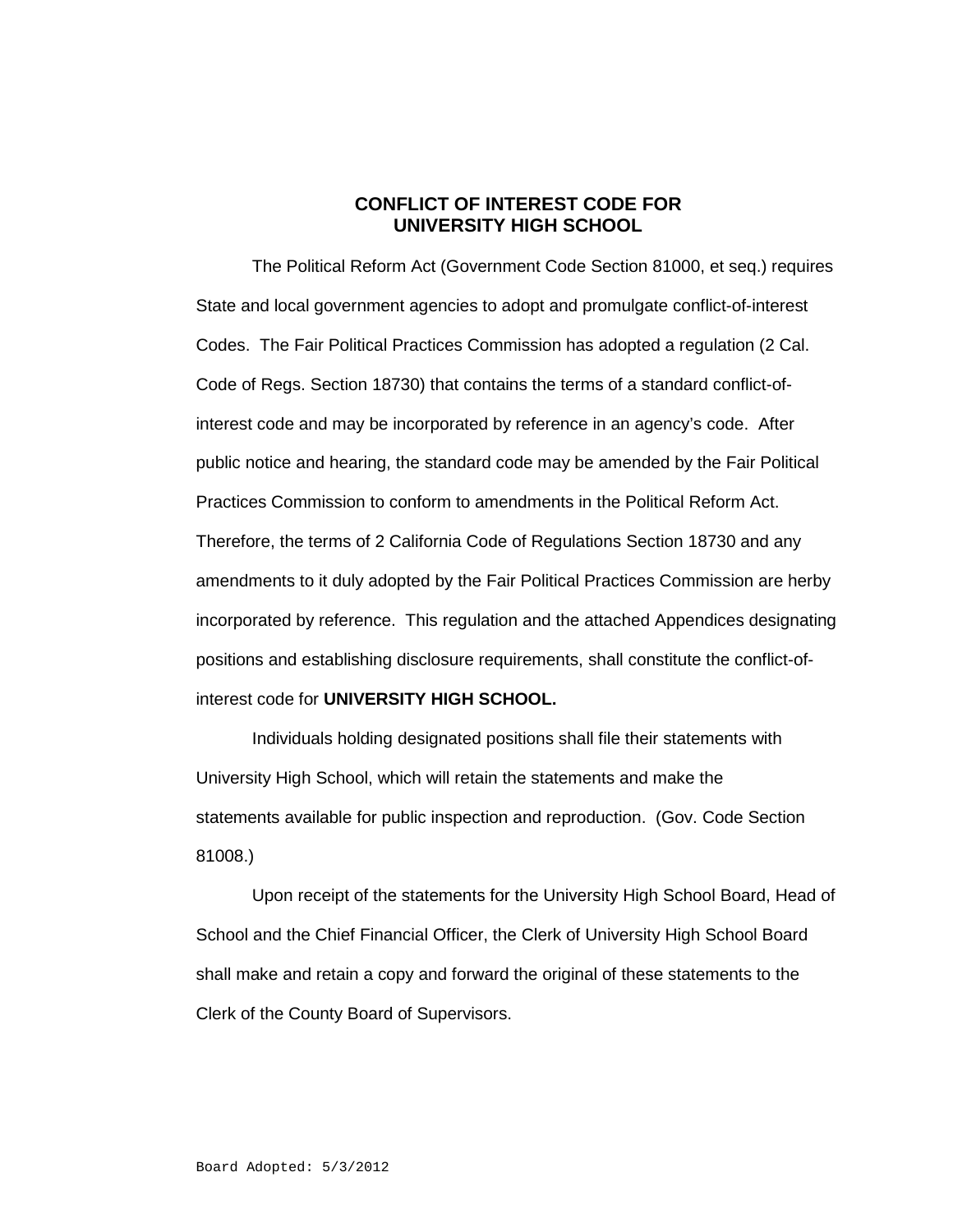## **APPENDIX A DESIGNATED POSITIONS**

| <b>Designated Positions</b>    | <b>Disclosure Categories</b> |
|--------------------------------|------------------------------|
| University High School Board   |                              |
| Head of School                 |                              |
| <b>Chief Financial Officer</b> |                              |